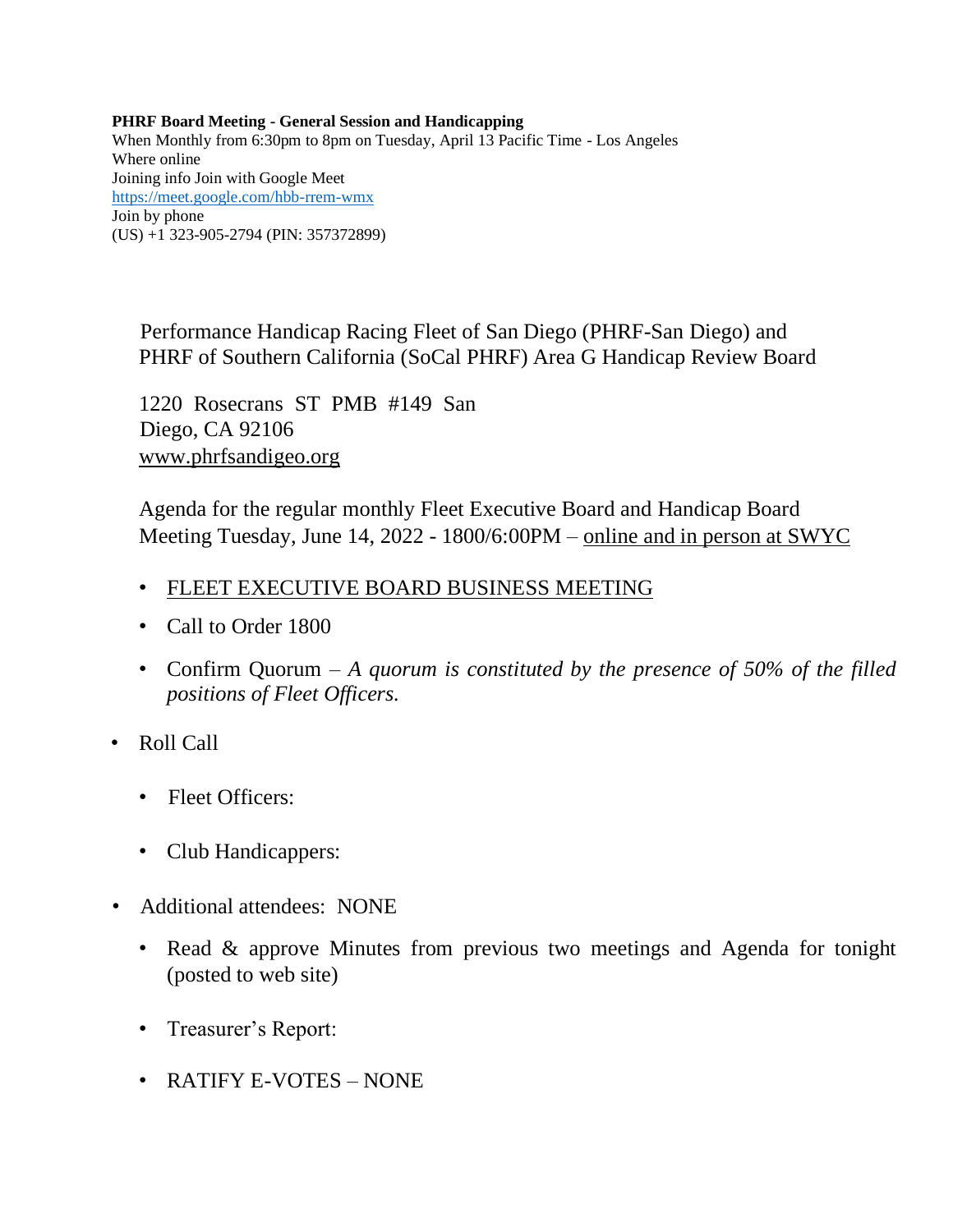## • OLD BUSINESS

- Replace current PHRF SoCal Class Rules with a rewritten version to be PHRF San Diego Class Rules
- Consider modifying our data base to make it more simple

## • NEW BUSINESS

- Chief Handicapper Chris Winnard has submitted his resignation
- From Chief Handicapper: For 2023 all boats with sub zero ratings along with the boats commonly sailing in CRA Class 1 need to go to ORC. These are the most problematic boats to rate and they just need to do it. Recommend these owners to be advised now that they will not be getting renewed for 2023.
- Right now our rating certificates show this paragraph at the bottom:

• *Important Notice about your ratings in San Diego!*

For your handicap to remain valid, you must notify PHRF San Diego in writing of any reportable modifications to your yacht. Failure to follow this procedure will carry an automatic 30 DAY SUSPENSION from racing in PHRF races, followed by a San Diego Handicap Board review to determine the extent of additional equipment TIME ALLOWANCE adjustments to be included in that yacht's base handicap.

In the past it said something like this and I think we should go back to it:

The PHRF SD rating certificate is a contract between you, the PHRFSD Board, and your competitors. You and your competitors expect this form to be accurate and that the reported characteristics will be maintained while racing. Failure to advise the PHRFD SD Board in writing of ANY modifications to your boat which will alter its sailing performance may be grounds for protest and disqualification of the yacht. Your rating is valid through December 31 of the year issued. I certify that the above information is accurate and correct, that I have read the PHRF SD Class Rules and Constitution and ByLaws, and concur with, and agree to sail by these terms and conditions.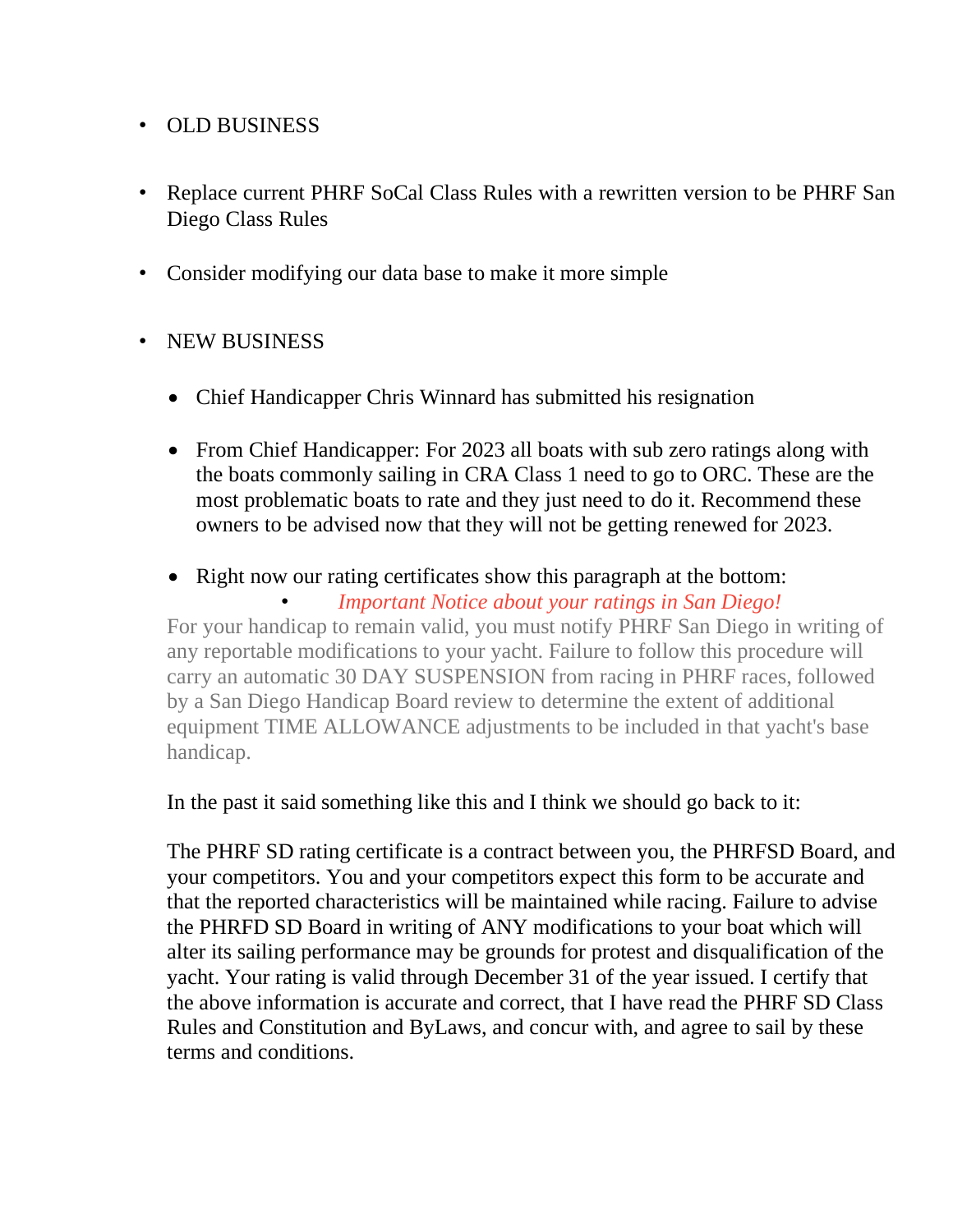- STANDING REPORTS
- Fleet Chairman:
- Vice Chairman:
- Fleet Secretary:
- Roster Secretary:
- Chief Handicapper:
- Fleet Scorer:
- Data Systems Officer:
- Public Relations:
- Past Fleet Chairman: *vacant*
- Treasurer:
- Next Regular Meeting: Tuesday, July 12, 2022 at 6PM
- Adjourn promptly at 1830 to begin Handicap Board business meeting
- HANDICAP BOARD BUSINESS MEETING
- Call to Order 1830
- Roll Call:
- Fleet Officers:
- Club Handicappers:
- Additional Attendees:
- Confirm Quorum *A quorum is constituted by the presence of a quorum of the Executive Board plus representation by a minimum of 3 SDAYC member clubs. The Fleet Executive Board can be counted for the purpose of ensuring representation of the 3 SDAYC member clubs.*
- RATIFY E-VOTES for record purposes only, no action required
- Restless, 7717, CAL  $40 by constant$  117/117/117.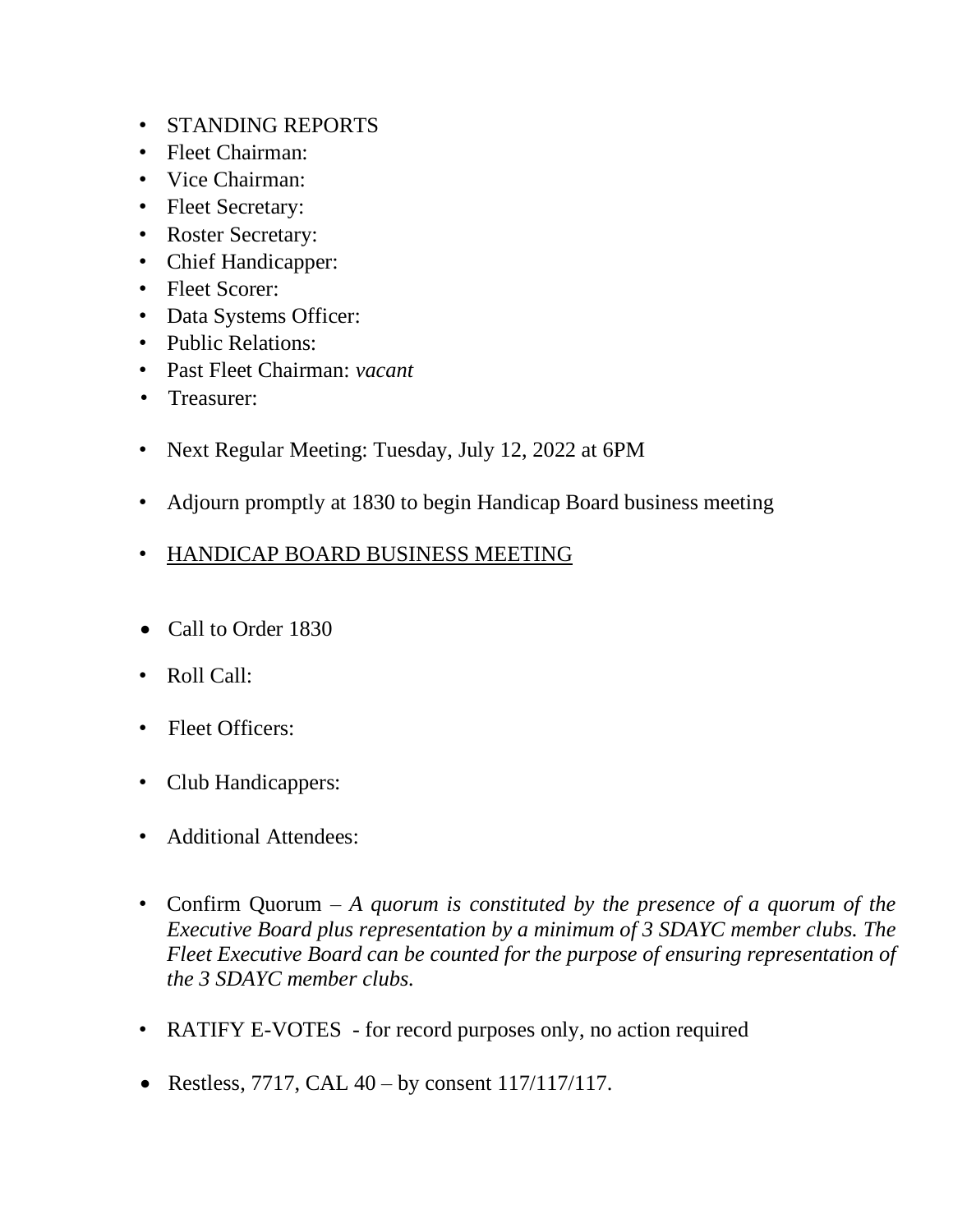- Dreamline,  $43963$ ,  $J-92 by constant 108/96/90$ .
- Salty Tango, 37011, Saffier SE 37 Lounge Chief Handicapper recommends 62/53/48 - VOTE: 7 YES, zero NO.
- Dreamline, 43963,  $J/92 by constant 108/96/90$ .
- Fiddler's Green, 11, Etchells Chief Handicapper recommends 123/123/123 VOTE: 4 YES, zero NO
- OLD BUSINESS NONE
- NEW BUSINESS
- Marlen J/34 56222 has been sailing with an oversized spinnaker that was not reported
- TEMPORARY RATINGS ABOUT TO EXPIRE *A Temporary Rating may be provided by Chief handicapper in the event a handicap is requested to race in an upcoming race which will take place before a meeting, and the board is unable to vote on the rating (Prior to race). The request should be email approved or voted on at next board meeting to make permanent. In the event at a board meeting where an owner has submitted an application, fees are paid, but the Board believes it does not have sufficient data or information to accurately rate a boat, a Temporary rating may be provided with the understanding the owner should submit race results during the three months to show data, to verify the Temporary Rating. Temporary rating may be adjusted after review of results. In the event the data is not provided the temporary rating will be considered expired at the end of 120 days. A new complete application (Minus Fees) will need to be presented to board to have the boat considered again for a PHRF certificate. The Chief Handicapper may, at his or her discretion, renew the Temporary Rating twice.*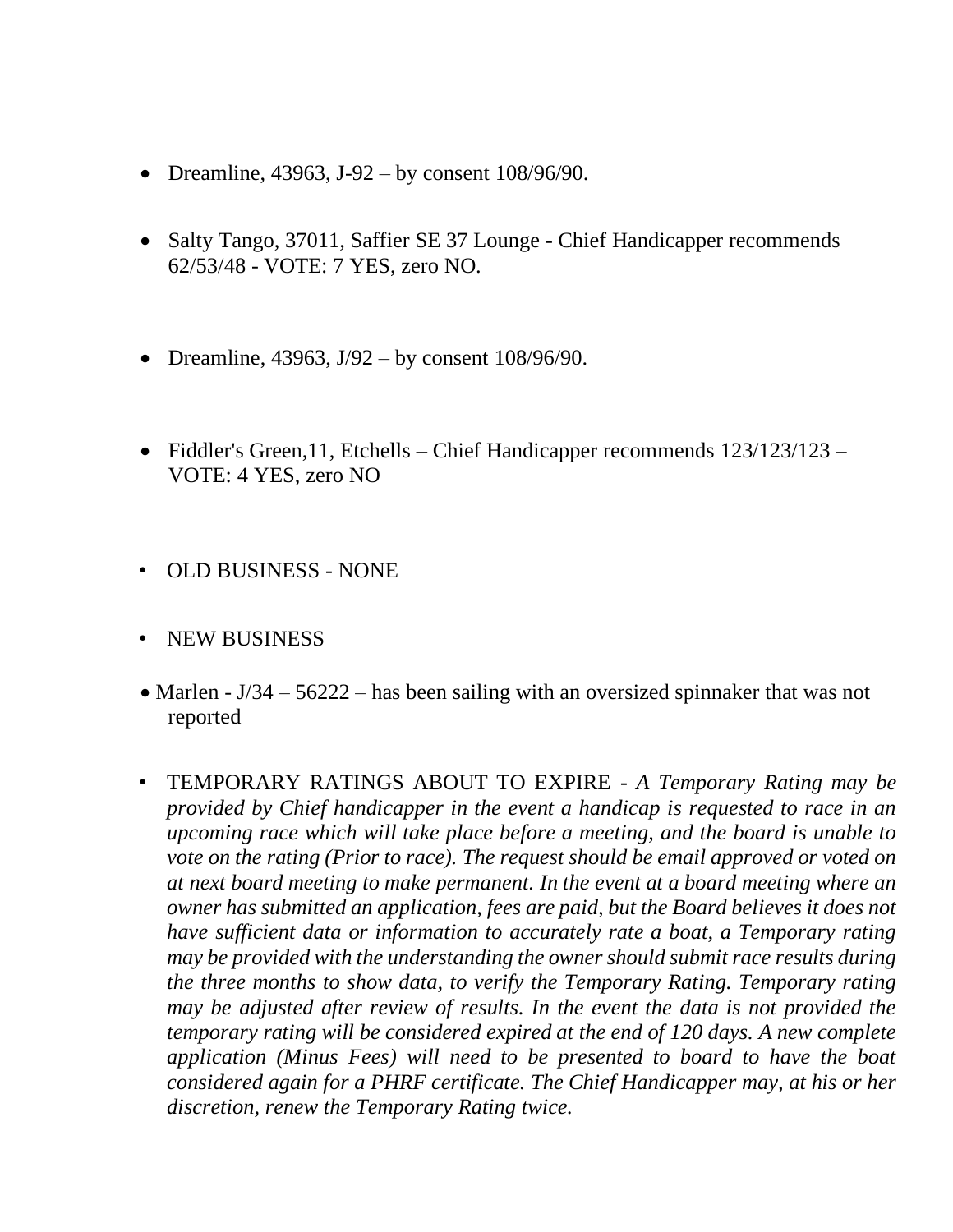- Express Etchells, Fiddler's Green, 123/123/123, 7/7/22
- Express Etchells, T'll Moro, 123/123/123, 7/7/22
	- Sabre 402, Tambourine, 82/82/82, 8/9/22
- Celeste Marie, 61501, Jeaneau Sun Odyssey 490, 78/72/72, 8/9/22
- Riptide Marine 35-1std, Too Loco, 42/30/18, 8/9/22
- Irish Wake, C&C 37/40+, 69183, 78/78/78, 8/9/22
- Carrera 290, Holy Grail, 78/72/60, 5/1/2022
- Beneteau Oceanis 38.1, 57001, Skol, 152/152/152, 5/1/2022
- Andrews 40 Custom, Spin Doctor, 20/14/10, 5/1/2022
- Beneteau 44.7 M-5, Miss Betty, 33/30/27, 5/1/2022
- Sundance, 46412, Grand Soleil GS 44, 36/30/27, 8/9/22
- Bellatrix, Salona 41M, 60592, 66/63/69, *5/1/*2022
- Hobie 33, Enzo, 90/75/72 *– 5/1/*2022
- Asia Catamarans Stealth 11.8, Hurricane, -12/-15/-15 *– 5/1*/2022
- Custom Dubois 50, Perryaya, -7/-10/-13 *– 5/1/*2022
- Premier Composits Carkeek 40, Adjudicator, -27/-36/-39, 8/9/22
- Barnett Customs Offshore, Shoofly, 72/69/66, 8/9/22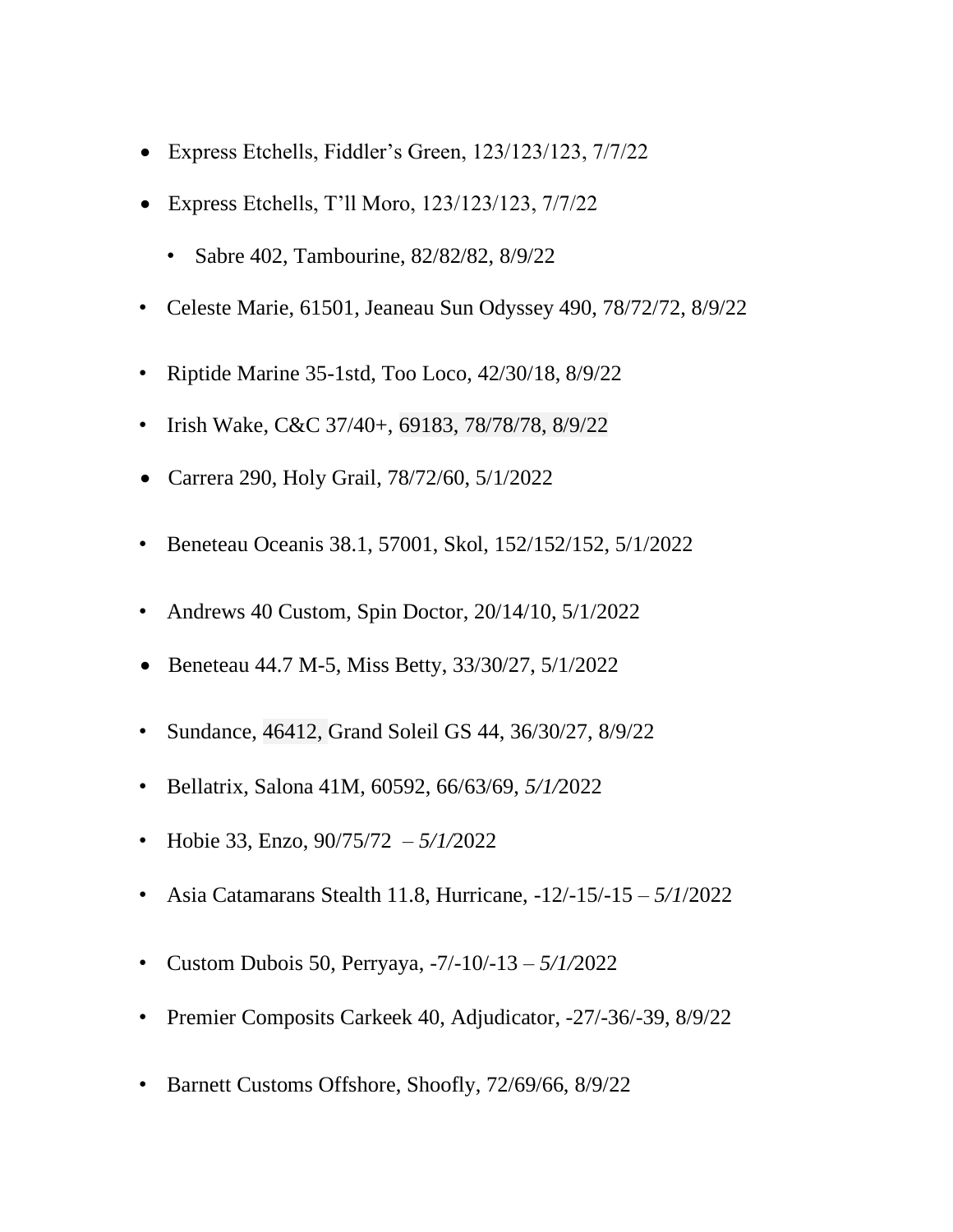- Pendragon, 77000, TP52, -60,-59,-64, 8/9/22
- Blue Blazes, 5055, RP50, -36, -36, -36, 8/9/22
- Velos, 22208, Custom 73' sloop, -24,-30,-39, 8/9/22
- Palaemon, 93145, J145, -9,-15,-21, 8/9/22
- Andiamo 2, 69148, J145, -9,-15,-21, 8/9/22
- Bad Pak, J145, -9,-15,-21, 8/9/22
	- More Madness, 66960, J145, -9, -15, -21, 8/9/22
	- Zero Gravity, 7219, Soto 40, -8,-17,-28, 8/9/22
	- Saga, 61469, TP52, -72/-74/-79, 8/9/22
	- Kokopelli, 43717, SC52, -44,-43,-47, 8/9/22
	- Warpath, 28418, SC52, -22,-23,-23, 8/9/22
- Maasai, 58885, Bermudian DK46, *-13,-17,-21,* 8/9/22
- Dufour 40, Una Mas, 90/90/90, 5/1/2022
- Giggles, Sun Odyssey 43, 5596, 123/117/117, 8/9/22
- Next Wave, 31113, Farr 395, 36/30/30, 8/9/22
- Wilderness 40 M std, Upside, 78,78,78, 8/9/22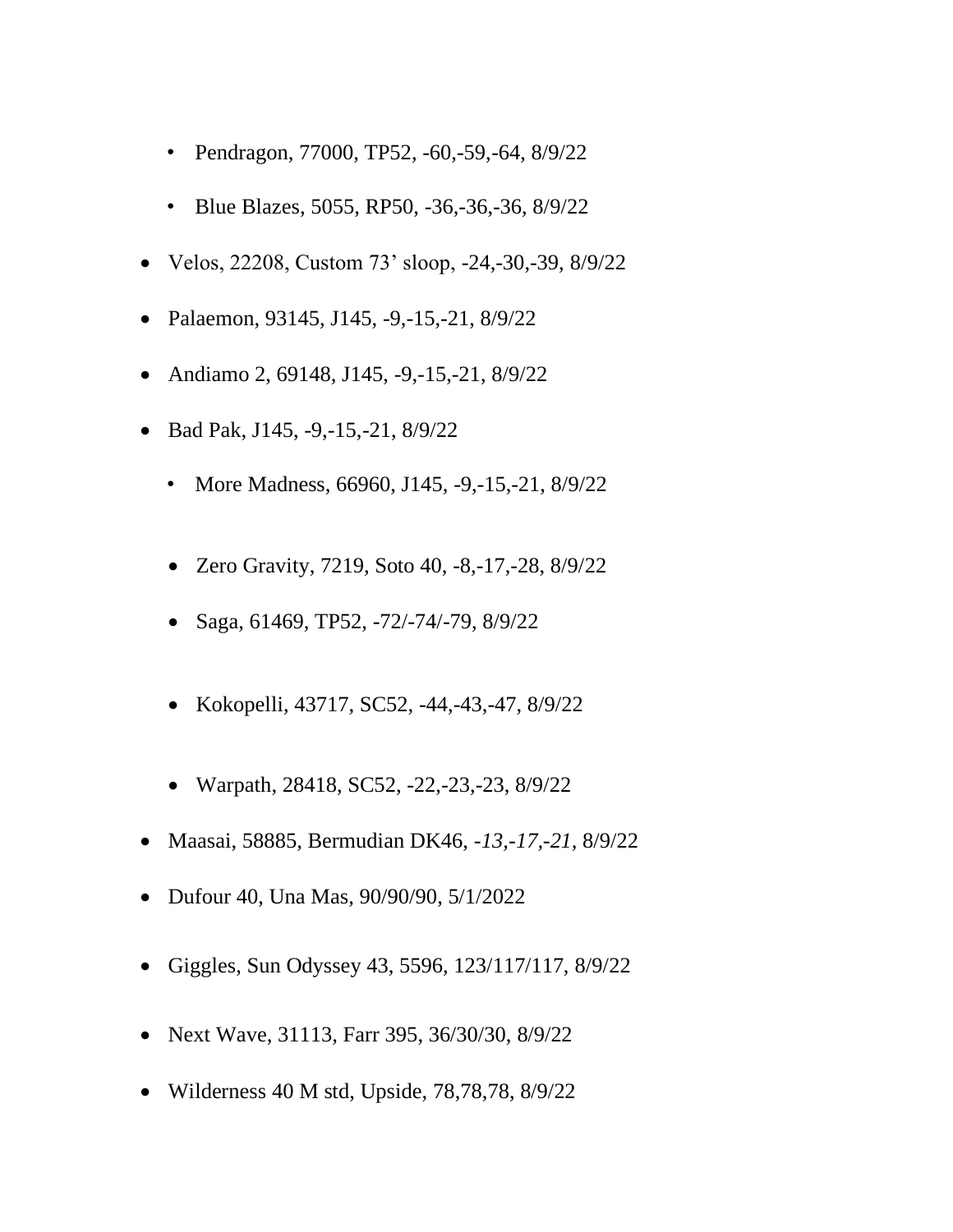- Reichel-Pugh 50-2, Staghound, -69,-63,-61, 8/9/22
- RATING REVIEW

[https://docs.google.com/spreadsheets/d/1F1aUibEz7uBzbnn7y--Rf5OJGrXHF00vQWX](https://docs.google.com/spreadsheets/d/1F1aUibEz7uBzbnn7y--Rf5OJGrXHF00vQWX-vx5Q4ew/edit#gid=1398025280)[vx5Q4ew/edit#gid=1398025280](https://docs.google.com/spreadsheets/d/1F1aUibEz7uBzbnn7y--Rf5OJGrXHF00vQWX-vx5Q4ew/edit#gid=1398025280)

- Zarafa submitted two entries on  $5/18/51$  and  $8/14/21$
- Miss Betty submitted  $12/7/21$
- Holy Grail submitted  $1/12/22$
- Spirit of Constellation submitted  $1/14/22$
- Nauti Cal submitted 2/3/22 see minutes 2/8/22 Nauti Cal, 61246 *awarded +14*
- Komet submitted  $4/4/22$  and  $4/18/22$
- Sundance, 46412, Grand Soleil GS 44 submitted 5/6/22
- Jane submitted  $5/10/22$
- Athena submitted  $5/19/22$
- Elusive submitted  $5/30/22$
- REPORTED MODIFICATION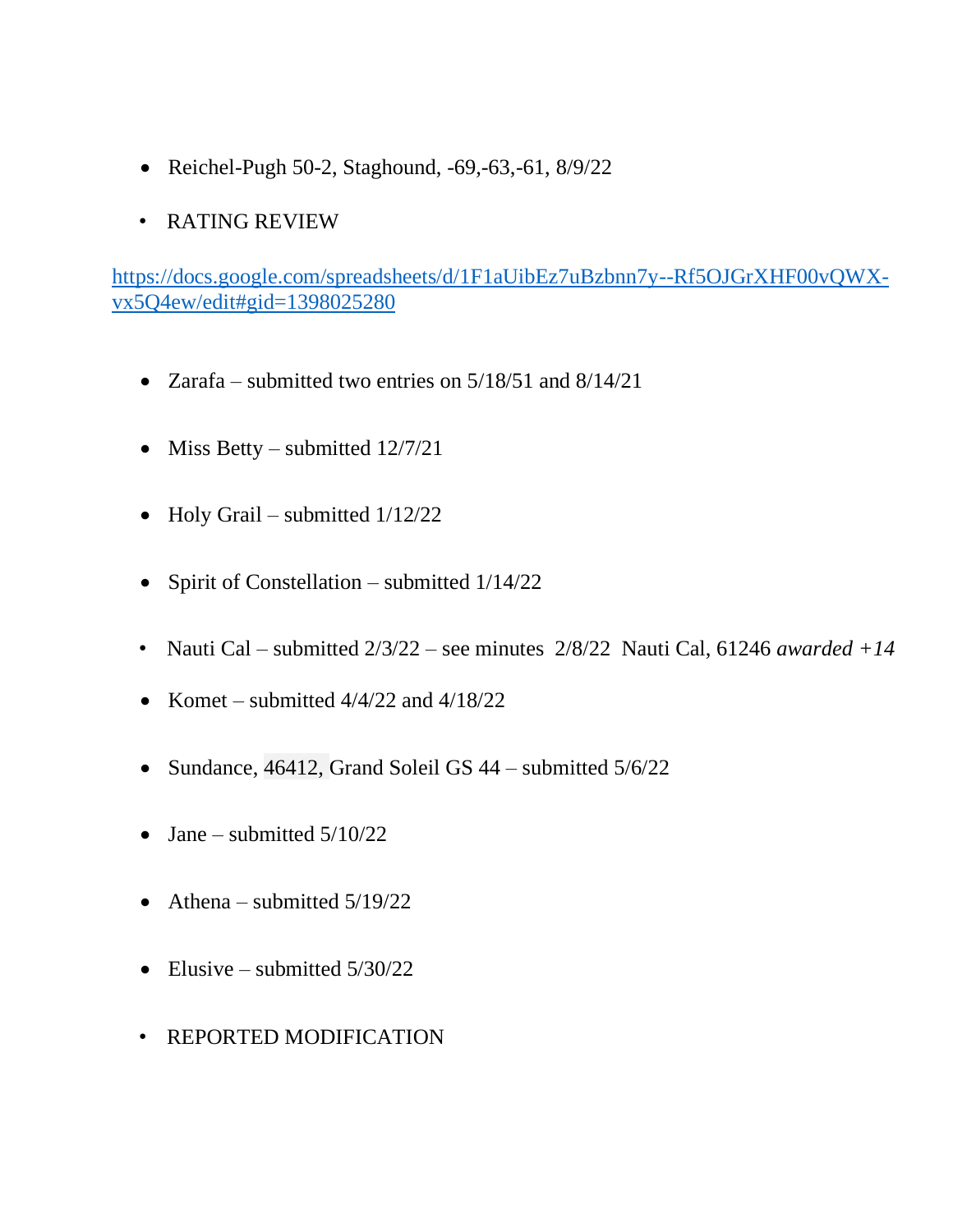- B'Quest, 43513, Tripp 40 reports having a new #1 jib which is the same size as its previous #1 jib
- NEW BOATS 1. Application received by Roster Secretary at least 7 days before meeting. 2. Application complete. 3. Sail number properly obtained from U S Sailing or regionally from SCYA. 4. Dues paid
	- Erasmus, 61537, Nautitech Open 40 Fleet Secretary checking on sail number – not an SCYA number – U S Sailing not responding – Previous meetings: *still waiting to hear from Multi Hull boat owners*
	- Moon Dancer, 7236, Columbia Sabre Sail number 7236 confirmed by SCYA.
	- Z Force, 97309, J35
	- Martha, 57854, Santana 525 Fleet Secretary checking sail number
- The following boats appear as new applications on the web site but they have been given ratings already: Staghound, Sail Away, Salty Tango, Bolero, Dreamline, Given Ho, Jane, Martha, also Gaucho is a renewal not a new application.
- OLD BOATS NONE
- CONFIGURATION ADJUSTMENTS per PHRF SoCal Rules Appendix F
- Alondra, 302, Catalina 34
- Komet, 61181, Dehler 34

o Go to this link [https://docs.google.com/spreadsheets/d/1hIu9djNxgC6N76https://docs.googl](https://docs.google.com/spreadsheets/d/1hIu9djNxgC6N76-Rx4KrRu9G58TOejRIIT4u5xiQQgM/edit#gid=1576636413) [e.com/spreadsheets/d/1hIu9djNxgC6N76-](https://docs.google.com/spreadsheets/d/1hIu9djNxgC6N76-Rx4KrRu9G58TOejRIIT4u5xiQQgM/edit#gid=1576636413) [Rx4KrRu9G58TOejRIIT4u5xiQQgM/edit -](https://docs.google.com/spreadsheets/d/1hIu9djNxgC6N76-Rx4KrRu9G58TOejRIIT4u5xiQQgM/edit#gid=1576636413)